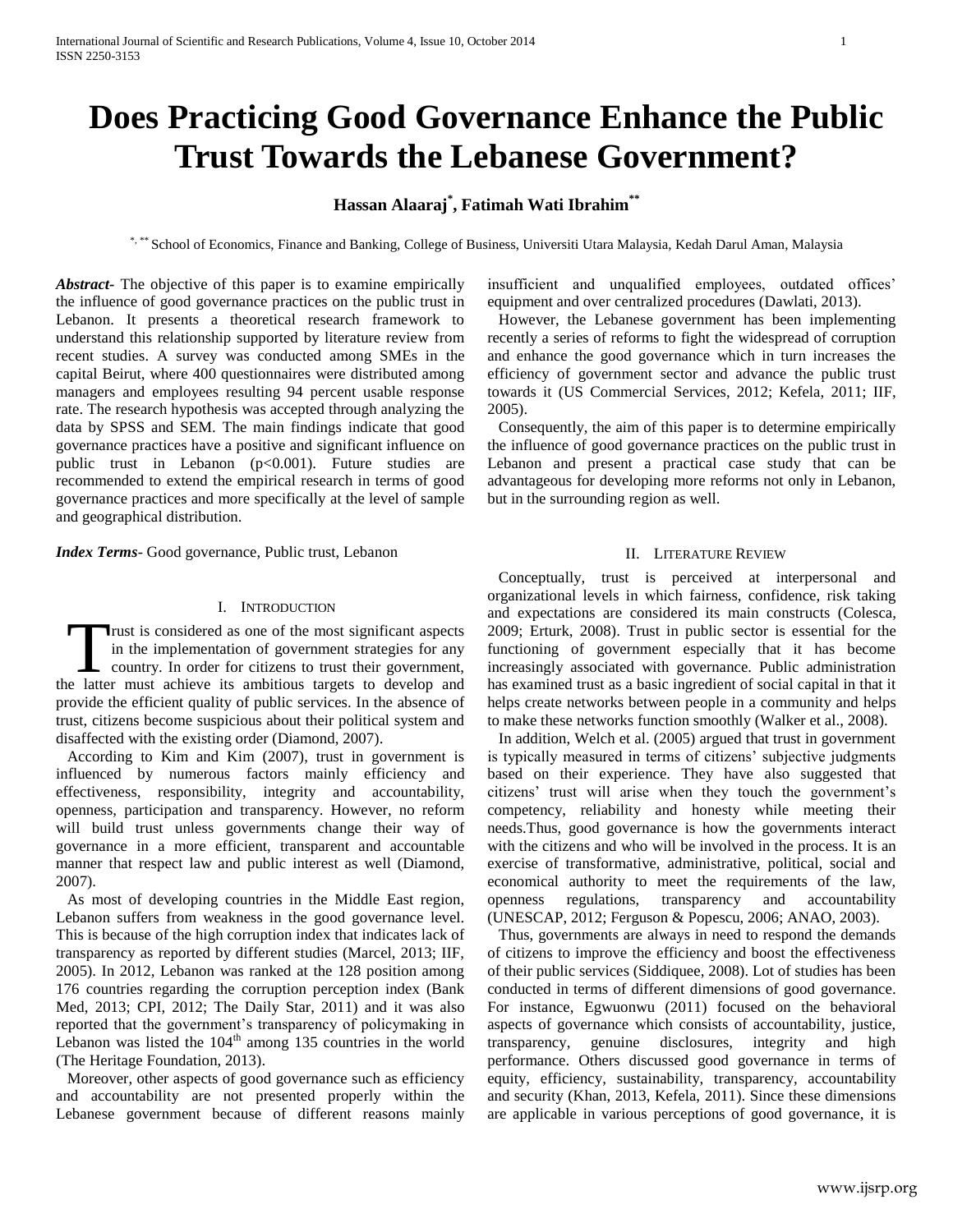significant to study their implementation in the government sector as to achieve the objectives of this research.

## *A. Efficiency*

In the meaning of good governance, it is saving and protecting the environment by manageable use of the natural resources (UNESCAP, 2012).

#### *B. Transparency*

Transparency is the process of making decision and it is properly implemented through the regulations and rules (UNESCAP, 2012). In other words, it is the disclosure of any related information to the interested stakeholder on timely manner (Salin & Abidin, 2011).

#### *C. Accountability*

Accountability is considered as a key prerequisite of good governance for both public and private institutions (UNESCAP, 2012). Accordingly, Khan (2013) described accountability as an open government that support good level of social and political objectives of authority, sharing, respecting the rights and empowering the equity. Thus, governments must find a balance between the requirements of accountability to the society and those of state governments (Kluvers, 2010).

By practicing these dimensions of good governance, governments can improve the public trust by making the processes throughout their institutions more efficient, transparent and accountable (Park & Blenkinsopp, 2011). Such institutional enablers for enhancing trust are theoretically derived from the institutional trust theory which is primarily conceptualized as trust in the rules, roles and norms of an institution independent of the people occupying those roles (Smith, 2011; Zucker, 1986).

Based on the above discussion, the theoretical framework of this research is developed as shown in figure I and the main research hypothesis is proposed.

 $H<sub>1</sub>$ : good governance has a positive and significant impact on public trust in government



**FIGURE I: THEORETICAL RESEARCH FRAMEWORK**

# III. METHODOLOGY

To achieve the research objectives, a quantitative methodology was applied through conducting a survey among the public of Lebanon. According to previous studies, selecting the target population is highly influenced by the respondents' characteristics such as education, career, skills and to which extent they are interacting with the research concepts. Therefore, a sample of educated and skilled employees from small and

medium sized enterprises (SMEs) who are in regular contact with government services would be a representative sample for survey.

Consequently, 400 questionnaires were distributed randomly among the SMEs in the capital Beirut. Out of the returned questionnaires, only 375 questionnaires were usable and applicable for analysis presenting 94% response rate. A total of 36 items were derived from valid and reliable previous studies constituting the questionnaire used in this survey (Jalali & Khorasani, 2012; Grimmelikhuijsen, 2012; Park & Blenkinsopp, 2011; Al-Zoubi et al., 2011; Agrawal et al., 2007; Welch & Hinnant, 2003).The respondents were asked to rate their level of agreement based on 6-likert scale that ranged from strongly disagree to strongly agree.

### IV. RESULTS

The collected data were analyzed using SPSS and AMOS software. Primarily, the demographic statistics of respondents showed that the 60% of respondents were males and 49.3 % were between 41 and 50 years old. Moreover, 49.6% of the respondents have a master degree and 45.1% with very good information and communication technology (ICT) skills. This indicates that the selected sample for this research is highly representative with educated and qualified respondents.

The descriptive statistics of the research variables illustrated that the public of Lebanon fairly agree on how the government is practicing good governance and the extent to which they trust this government since the average mean is around 4 for all variables (PT: 4.4; EF: 4.2; TRN: 3.9; ACC: 4.5).

The items used in this study consistently represented their corresponding latent constructs with composite reliability and cronbach's alpha coefficients greater than 0.7 (0.77  $\leq \alpha \leq 0.93$ ) as suggested by Hair et al. (2010). In addition, the validity of items was confirmed by explanatory factor analysis (EFA) where the measured items had loadings on their corresponding components and above 0.5 as suggested by Hair et al. (2010). Confirmatory factor analysis (CFA) was also used to detect the convergent validity where items having loadings greater than 0.5 were deleted. The developed structural model of this study which is shown in figure II has revealed goodness of fit indices above thresholds that were suggested by Hair et al. (2006) and presented in Table I.



**FIGURE II: THE RESEARCH STRUCTURAL MODEL**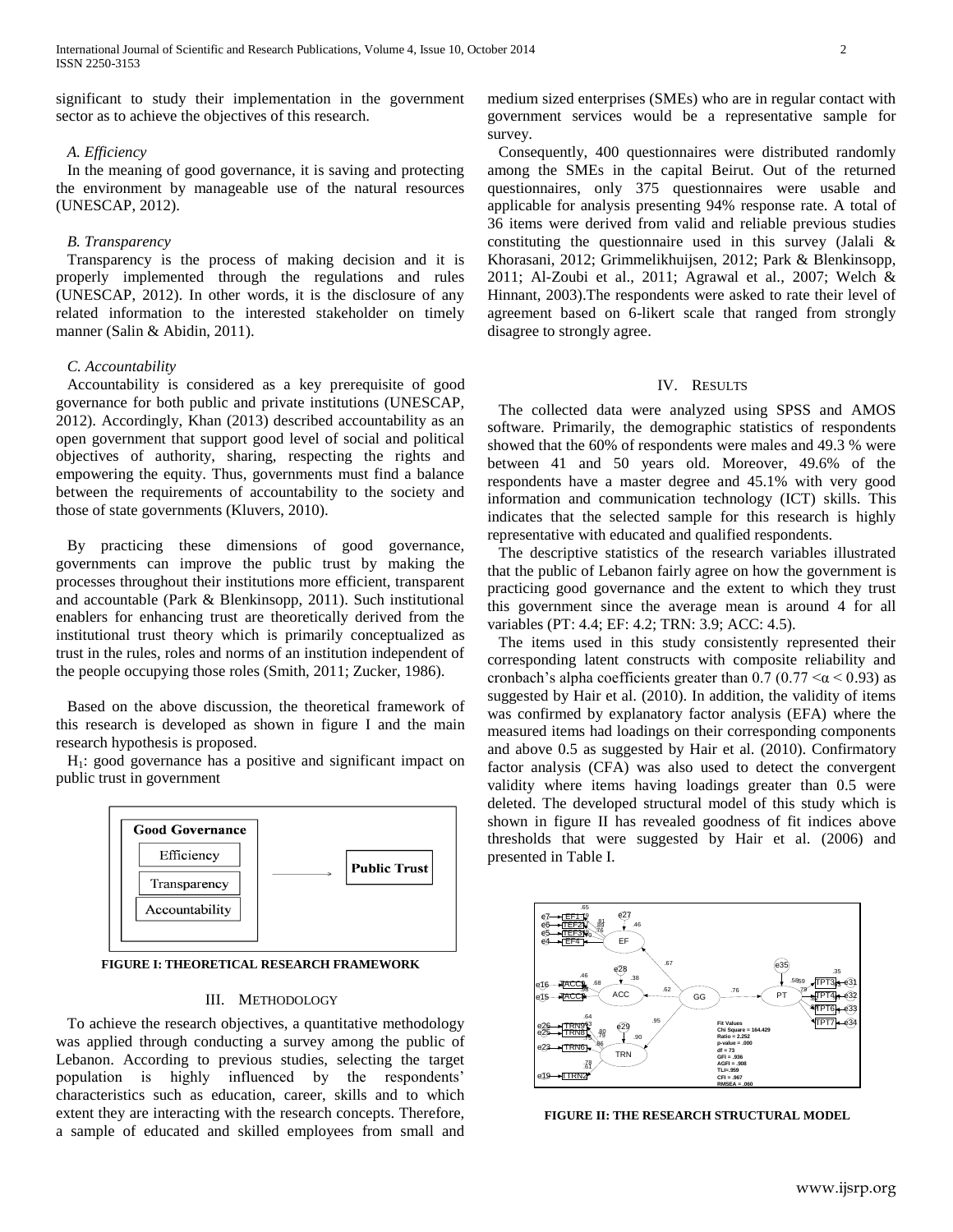#### **TABLE I: THE GOODNESS OF FIT INDICES OF THE STRUCTURAL MODEL**

|                                             | <b>CFI</b> | <b>GFI</b> | AGFI   | TLI    | <b>RMSEA</b> |
|---------------------------------------------|------------|------------|--------|--------|--------------|
|                                             | >0.90      | >0.90      | > 0.90 | > 0.90 | < 0.08       |
| <b>Goodness</b><br>of Fit<br><b>Indices</b> | 0.967      | 0.936      | 0.908  | 0.959  | 0.060        |

The proposed hypothesis was tested through SEM tool where the results obtained are illustrated in Table II.

# **TABLE II: HYPOTHESIS TEST RESULTS (REGRESSION WEIGHTS)**

|            |                  |    | Estimate | S.E.  | C.R.   | P   |
|------------|------------------|----|----------|-------|--------|-----|
| EF         | $\leftarrow$ --- | GG | 1.000    |       |        |     |
| <b>ACC</b> | $\lt$ ---        | GG | 0.633    | 0.093 | 6.791  | *** |
| <b>TRN</b> | $\leftarrow$ --- | GG | 1.209    | 0.119 | 10.133 | *** |
| <b>PT</b>  | $\leftarrow$     | GG | 0.741    | 0.090 | 8.227  | *** |

 $*$  P < 0.001

The results showed that the regression weight for good governance in the prediction of public trust is significantly different from zero at the 0.001 level. Thus, the research hypothesis is accepted.

#### V. DISCUSSION

The results obtained from this survey have shown a significant relationship between practicing good governance and the public trust in the Lebanese government. The respondents have fairly agreed on the application of good governance in Lebanon especially at the level of accountability that showed the highest mean value with 4.54, followed by efficiency 4.23 and the lowest mean value for transparency 3.92.

Such results are supported by previous studies (Kim & Kim, 2007; Welch & Hinnant, 2003; Bouckaert & Walle, 2003) who asserted the significant effect of good governance on public trust. For example, some researchers found several important interdependencies between trust and accountability (Ammeter et al., 2004; Thoms & Scott, 2002).

In addition, Bouckaert and Walle (2003) found that participation, accountability and transparency build trust because it identifies the public interests and makes actions more predictable.Welch and Hinnant (2003) also suggested that people who are using internet more frequently are more satisfied with transparent government web sites which contribute to higher levels of trust in government.

Particularly, good governance has shown lot of enhancement efforts in Lebanon in terms of accountability such as measuring citizens' ability to participate in government selection, freedom of expression, freedom of association and free media. Also, government effectiveness and regulatory quality was achieved through measuring market-friendly policies and laws. Moreover, the civil society and public authorities are cooperating on specific reform activities in terms of control of corruption and enhancing transparency (Mansour, 2012; Saidi, 2012; TI, 2010).

Overall, Lebanon has come close to attain good governance as a whole, where Lebanese government must manage and govern efficiently to reform civil services by introducing greater public transparency requirements and expanding the opportunities for citizen involvement in monitoring public sector activities. This in turns enhance the public trust in government through achieving a set of ultimate goals within the reform of government sectors.

#### **REFERENCES**

.

- [1] Agrawal, A., et al. (2007). EGOSQ-users' assessment of e-governance online-services: quality measurement instrumentation. *Computer society in India*, 231-244. Retrieved December 7, 2013 from [http://www.iceg.net/2007/books/1/24\\_361.pdf](http://www.iceg.net/2007/books/1/24_361.pdf)
- [2] Al-Zoubi, M., et al. (2011). Analysis of e-government adoption and organization performance in the Jordan businesses sector. *Academic Research International,* 1(3).
- [3] Ammeter, A., et al. (2004). A social relationship conceptualization of trust and accountability in organizations. *Human Resource Management Review, 14*, 47–65.
- [4] ANAO. (2003). *Better practice public sector governance*. National institute for governance, Australian National Audit Office. Retrieved from [http://anao.gov.au/~/media/Uploads/Documents/better\\_practice\\_public\\_sect](http://anao.gov.au/~/media/Uploads/Documents/better_practice_public_sector_governance1.pdf) [or\\_governance1.pdf](http://anao.gov.au/~/media/Uploads/Documents/better_practice_public_sector_governance1.pdf)
- [5] Bank Med. (2013*). Lebanon economic outlook: market & economic research.* Retrieved July 18, 2013 from [http://www.bankmed.com.lb/SiteCollectionDocuments/aLebanon%20Econ](http://www.bankmed.com.lb/SiteCollectionDocuments/aLebanon%20Economic%20Outlook-%20January%202013.pdf) [omic%20Outlook-%20January%202013.pdf](http://www.bankmed.com.lb/SiteCollectionDocuments/aLebanon%20Economic%20Outlook-%20January%202013.pdf)
- [6] Bouckaert, G., & Walle, S. (2003). Comparing measures of citizen trust and user satisfaction as indicators of good governance: difficulties in linking trust and satisfaction indicators. *International Review of Administrative Sciences, 69*(3), 329–343.
- [7] Colesca, S. (2009). Understanding trust in e-government. *Inzinerine Ekonomika-Engineering Economics*, (3), *ISSN 1392 – 2785.*
- [8] CPI. (2012). *Transparency International Corruption Perceptions Index 2012*. Transparency International: the global coalition against corruption. Ernst & Young. Available at: [http://www.ey.com/Publication/vwLUAssets/2012\\_TI\\_CPI/\\$FILE/2012%2](http://www.ey.com/Publication/vwLUAssets/2012_TI_CPI/$FILE/2012%20TI%20CPI.pdf) [0TI%20CPI.pdf](http://www.ey.com/Publication/vwLUAssets/2012_TI_CPI/$FILE/2012%20TI%20CPI.pdf)
- [9] Dawlati. (2013). *E- services*. The official website of Lebanese egovernment portal, Lebanese republic. Retrieved November 22, 2013 from <http://www.dawlati.gov.lb/en/eservices>
- [10] Diamond, L. (2007). Building trust in government by improving governance. *The 7thglobal forum on reinventing government: building trust in government.* The United Nations, Session V: Elections, Parliament, and Citizen Trust Vienna, June 27. Available at Trust Vienna, June 27. Available at [http://www.stanford.edu/~ldiamond/paperssd/BuildingTrustinGovernmentU](http://www.stanford.edu/~ldiamond/paperssd/BuildingTrustinGovernmentUNGLobalForum.pdf) [NGLobalForum.pdf](http://www.stanford.edu/~ldiamond/paperssd/BuildingTrustinGovernmentUNGLobalForum.pdf)
- [11] Egwuonwu, R. (2011). Behavioral governance, accounting and corporate governance quality. *Journal of Economics and International Finance*. 3(1), 1-12.
- [12] Erturk, A. (2008). A trust-based approach to promote employees' openness to organizational change in Turkey. *International Journal of Manpower,* 29(5), 462-483.
- [13] Ferguson, M., & Popesc, C. (2006). S*ocial responsibility in 100 global corporations: public relations and regional influence.* Proceeding of the 10<sup>th</sup>international public relations research conference, Roles and scopes of public relations*:* Marcia Watson Distaso. Retrived September 8, 2013 from